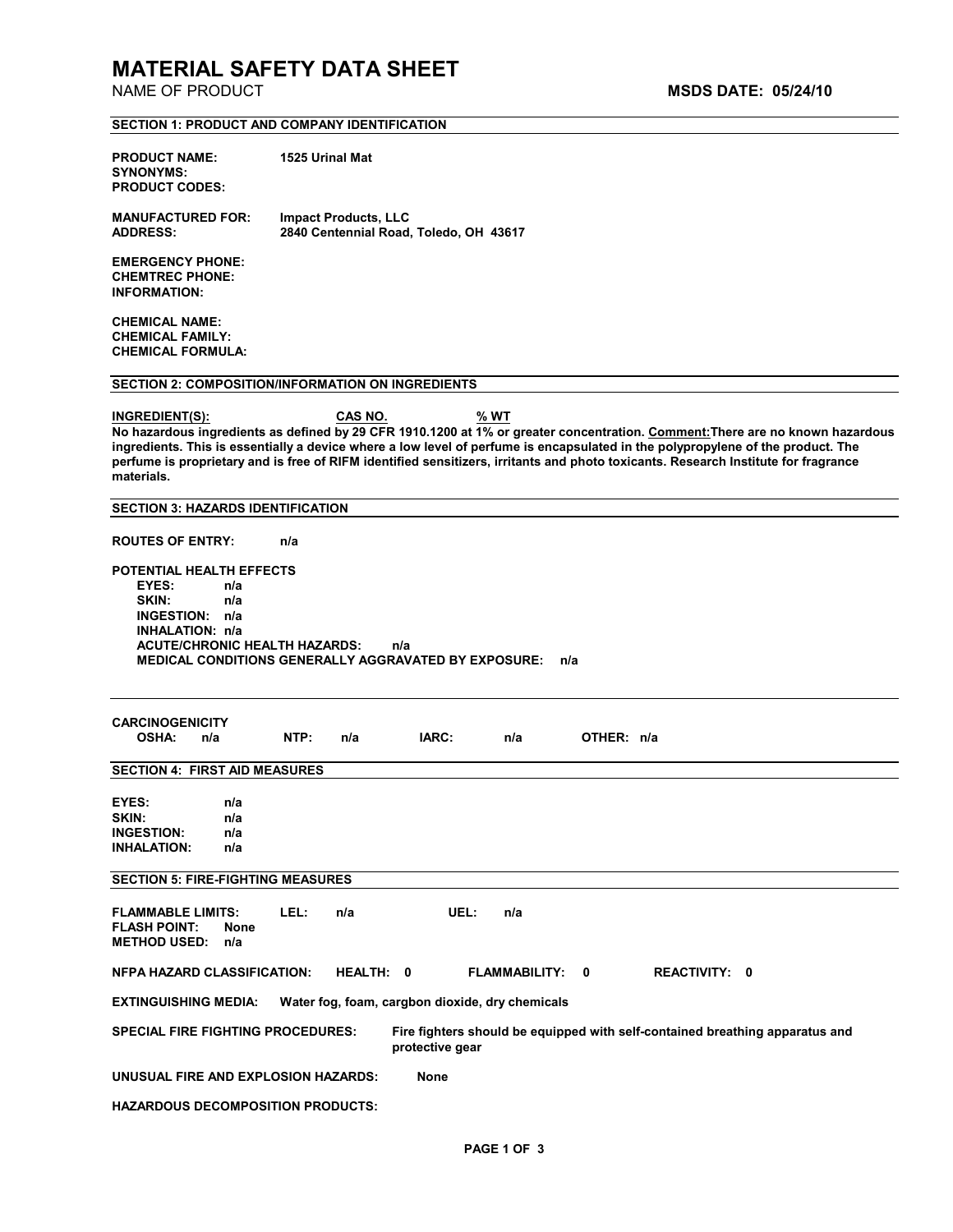# **MATERIAL SAFETY DATA SHEET**

## **SECTION 6: ACCIDENTAL RELEASE MEASURES**

**ACCIDENTAL RELEASE MEASURES:** 

### **SECTION 7: HANDLING AND STORAGE**

**HANDLING AND STORAGE: Wash hands after handling.** 

**OTHER PRECAUTIONS:** 

# **SECTION 8: EXPOSURE CONTROLS/PERSONAL PROTECTION**

**ENGINEERING CONTROLS:** 

**VENTILATION : Local - normal Mechanical - normal Special - n/a Other - n/a** 

**RESPIRATORY PROTECTION: Not under normal processing conditions using adequate ventilation EYE PROTECTION: None SKIN PROTECTION: Gloves - None OTHER PROTECTIVE CLOTHING OR EQUIPMENT: None** 

**WORK HYGIENIC PRACTICES:** 

**SECTION 9: PHYSICAL AND CHEMICAL PROPERTIES** 

**APPEARANCE/ODOR: Gray plastic with green apple fragrance BOILING POINT: n/a MELTING POINT: n/a pH: VAPOR PRESSURE (mmHg): n/a VAPOR DENSITY (AIR = 1): n/a SPECIAL GRAVITY (H2O = 1): n/a EVAPORATION RATE: Unknown SOLUBILITY IN WATER: n/a PERCENT VOLATILE: n/a VISCOSITY:** 

**SECTION 10: STABILITY AND REACTIVITY** 

**STABILITY: STABLE UNSTABLE**

**x**  $\mathbf{x}$ **CONDITIONS TO REACTIVITY: n/a** 

**INCOMPATIBILITY (MATERIAL TO AVOID): None** 

**HAZARDOUS DECOMPOSITION: Unknown** 

**HAZARDOUS POLYMERIZATION: Will not occur** 

**CONDITIONS TO AVOID (POLYMERIZATION): n/a** 

**SECTION 11: TOXICOLOGICAL INFORMATION** 

**TOXICOLOGICAL INFORMATION:** 

# **SECTION 12: ECOLOGICAL INFORMATION**

**ECOLOGICAL INFORMATION:**